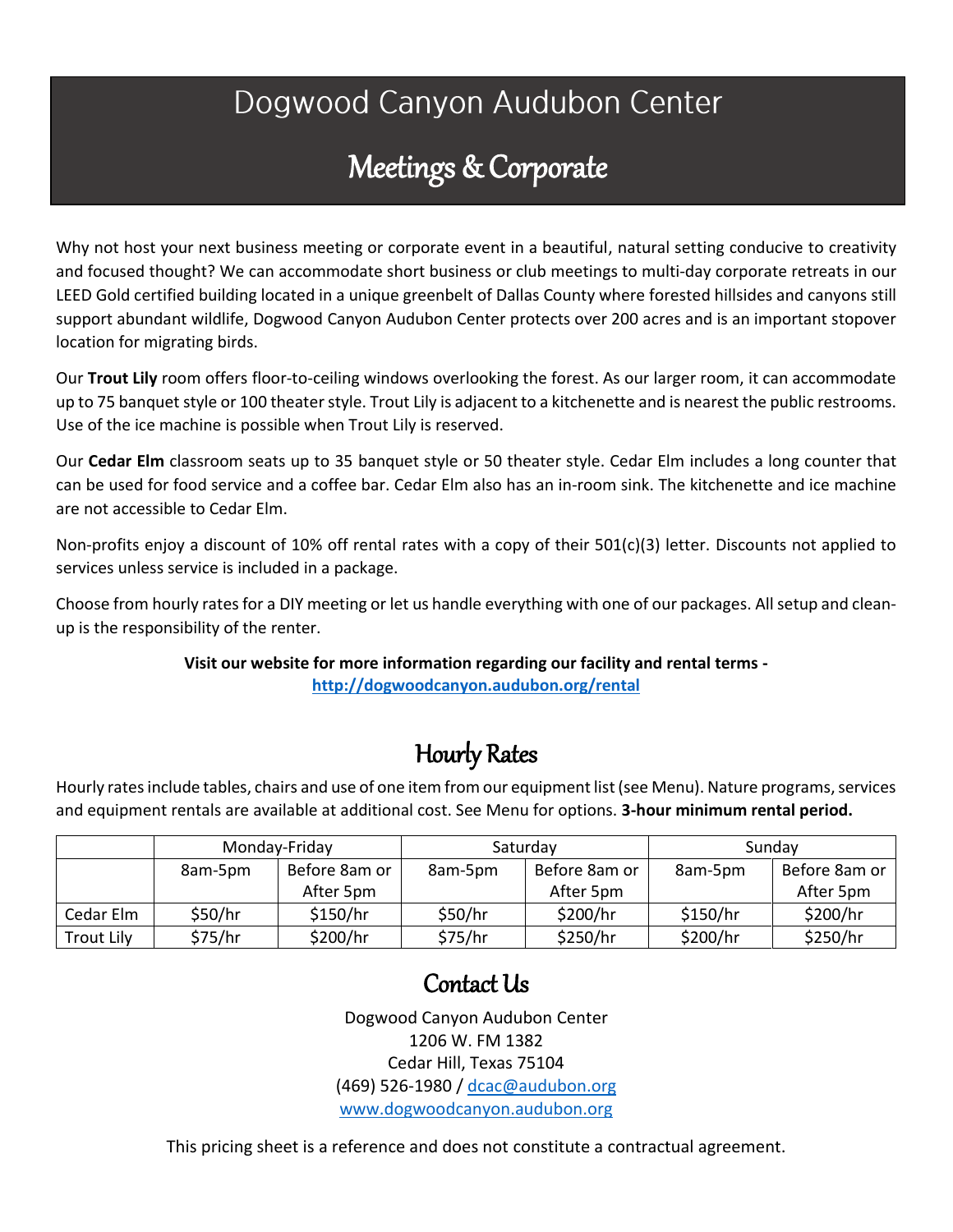## Packages

Packages are priced per person per day. Room use is from 8am-5pm, including setup, breakdown and clean-up. All package rentals include use of tables and chairs. **Contact us for a quote on a custom package, room use outside the hours of 8am-5pm, or for a quote including our Audubon-led Kayak Eco-tours off-site at Cedar Hill State Park.**

### Bronze

Your choice of Trout Lily or Cedar Elm Use of up to two Equipment items Choice of one Standard Program Up to \$5 of copies or scanning

Cedar Elm - \$17/person (minimum \$510)  $-OR-$ Trout Lily - \$27/person (minimum \$810)

### Silver

Your choice of Trout Lily or Cedar Elm Use of up to two Equipment items Coffee Bar and Bottled Water Choice of one Standard Program Up to \$10 of copies or scanning

Cedar Elm - \$22/person (minimum \$660)  $-OR-$ Trout Lily - \$32/person (minimum \$960)

### Gold

Your choice of Trout Lily or Cedar Elm Use of up to three Equipment items Coffee Bar and Bottled Water Choice of breakfast pastries or bagels w/ cream cheese Choice of one Premium Program Up to \$15 of copies or scanning

> Cedar Elm - \$27/person (minimum \$1,350)  $-OR-$ Trout Lily - \$37/person (minimum \$1,110)

### Platinum

Your choice of Trout Lily or Cedar Elm Use of up to three Equipment items Coffee Bar and Bottled Water Choice of breakfast pastries or bagels w/ cream cheese Lunch Choice of one Premium Program Up to \$20 of copies or scanning

Cedar Elm - \$50/person (minimum \$1,500)  $-OR-$ Trout Lily - \$60/person (minimum \$1,800)

### Diamond

Use of both Trout Lily and Cedar Elm Use of up to three Equipment items Coffee Bar and Bottled Water Choice of breakfast pastries or bagels with cream cheese Lunch Choice of one Standard Program AND one Premium Program Up to \$25 of copies or scanning

Both Rooms included - \$70/person (minimum \$2,100)